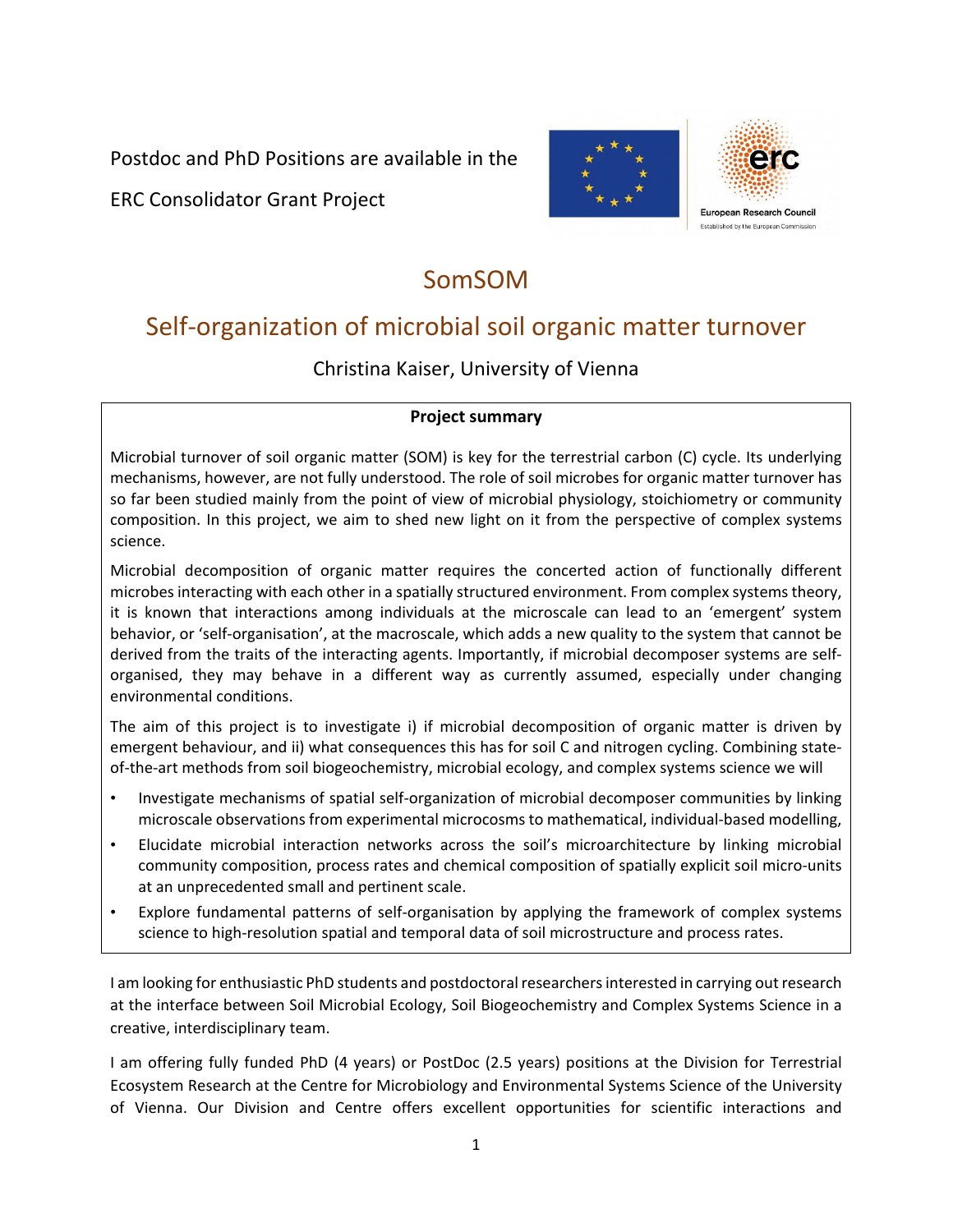collaborations and a vivid, cooperative and friendly working environment, in a city with one of the best living conditions in the world.

#### More about

Christina Kaiser's team and research[: http://ter.csb.univie.ac.at/people/christina-kaiser](http://ter.csb.univie.ac.at/people/christina-kaiser) Division for Terrestrial Ecosystem Research: <http://ter.csb.univie.ac.at/> Centre for Microbiology and Environmental Systems Science[: http://cmess.csb.univie.ac.at/](http://cmess.csb.univie.ac.at/)

Open positions are available in the different project parts as described below. Applicants must have good communication skills and should be highly motivated and committed to pursuing interdisciplinary research in an international team. Excellent English in speaking and writing is mandatory. The University of Vienna values equal opportunities, as well as diversity [\(http://diversity.univie.ac.at/\),](http://diversity.univie.ac.at/)) and lays special emphasis on increasing the number of women in senior and in academic positions. Women are encouraged to apply.

Please send your application including

- a motivation letter (1-2 pages max; please clearly specifiy the project part/position you are applying for – see below)
- CV (including scientific publication and presentation activities, if any)
- Contact details of two possible references

to [christina.kaiser@univie.ac.at.](mailto:christina.kaiser@univie.ac.at) Positions will be filled as soon as possible and remain open until filled. Evaluation of applications starts in May 2019.

For questions please contact [christina.kaiser@univie.ac.at.](mailto:christina.kaiser@univie.ac.at)

**An updated version of this document is available at** <http://ter.csb.univie.ac.at/open-positions>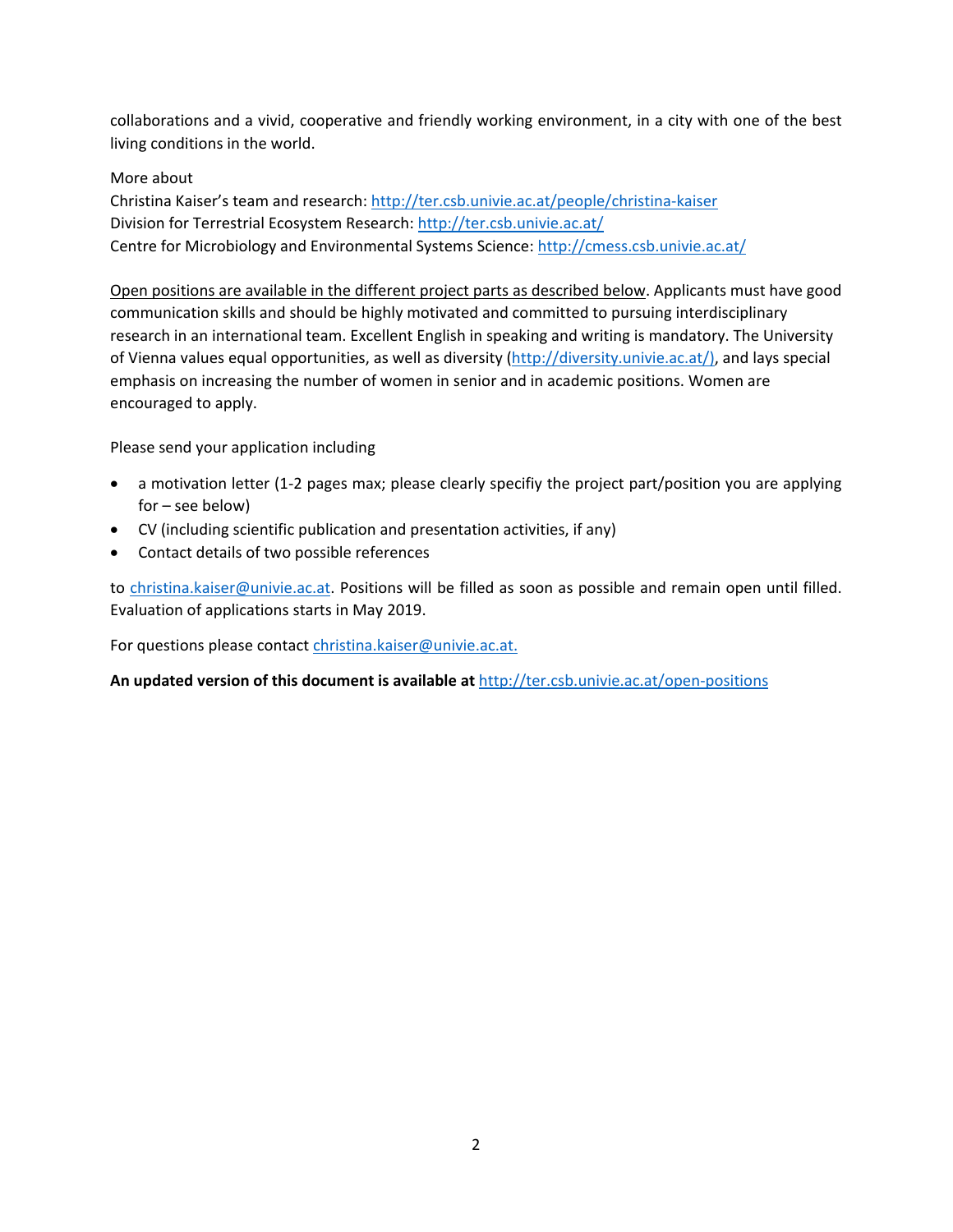## Postdoc and PhD position: Spatial self-organisation of microbial consortia decomposing soil organic matter

Interactions among decomposer microorganisms in natural soil communities are shaped by their necessity to perform "leaky" functions, for example the release of extracellular enzymes that cleave complex organic molecules into smaller units before they can be taken up into microbial cells. As small



molecules are readily diffusible in a liquid environment, this allows other nearby microbes to exploit these enzymatic products ('public goods'), leading to a spectrum of social behaviours within microbial communities such as cooperation, communication, 'division of labour', synchronization and pattern formation.

The aim of this project part is to design and set up experimental microcosms (based on microfluidics), in which microbial decomposer communities can grow under controlled and observable conditions, and to link microscale observations from this experimental setup to mathematical, individual-based modelling (based on Kaiser *et al.*, 2014, 2015; Evans *et al.*, 2016).

I am looking for persons interested in microbial community ecology, in particular spatial self-organization of microbial communities. The team of this project part will be composed of an experimental scientist and a modeler working closely together. Applicants who have a background in both experimental work and modelling are most welcome, and encouraged to apply.

To apply for the 'experimental' position, you should have a scientific background (Msc or PhD) in Ecology, Microbial ecology or a related field, while for the 'modelling' position a Science degree (Biology, Physics, Mathematics, or similar) combined with proven abilities of mathematical modelling and computer programming is desired. Knowledge of chemical pathways during the degradation of complex organic compounds and of microbial physiology, metabolism and interactions is of advantage, as is knowledge in soil biogeochemistry and complex systems science. Profiles:

#### Experimentalist:

- Practical experience in molecular microbial ecology
- experience/interest to work with strain databases and/or metagenomics data to extract and characterize microbial functional groups (with respect to degradation of complex C compounds) (KEGG, Pathfinder…) (this can also be on the side of the modeler)
- experience with microfluidic approaches in microbial ecology is an advantage
- experience in cultivation of soil microbes is an advantage
- microscopy (e.g. CLSM), FISH, Stable isotope tracing, NanoSIMS, HPLC is an advantage

#### Modeler:

- Mathematical modelling, ecological modelling, Individual-based modelling
- background in ecology, microbial ecology or microbial metabolic pathways is an advantage
- Interest /Knowledge in complex system science
- Programming (JAVA, or an alternative programming language like C++ allowing you to learn and build on JAVA-based programs)

Each position can be carried out either as a PhD (4 years) or a postdoctoral project (2.5 years) – depending on the suitability and complementarity of the candidates.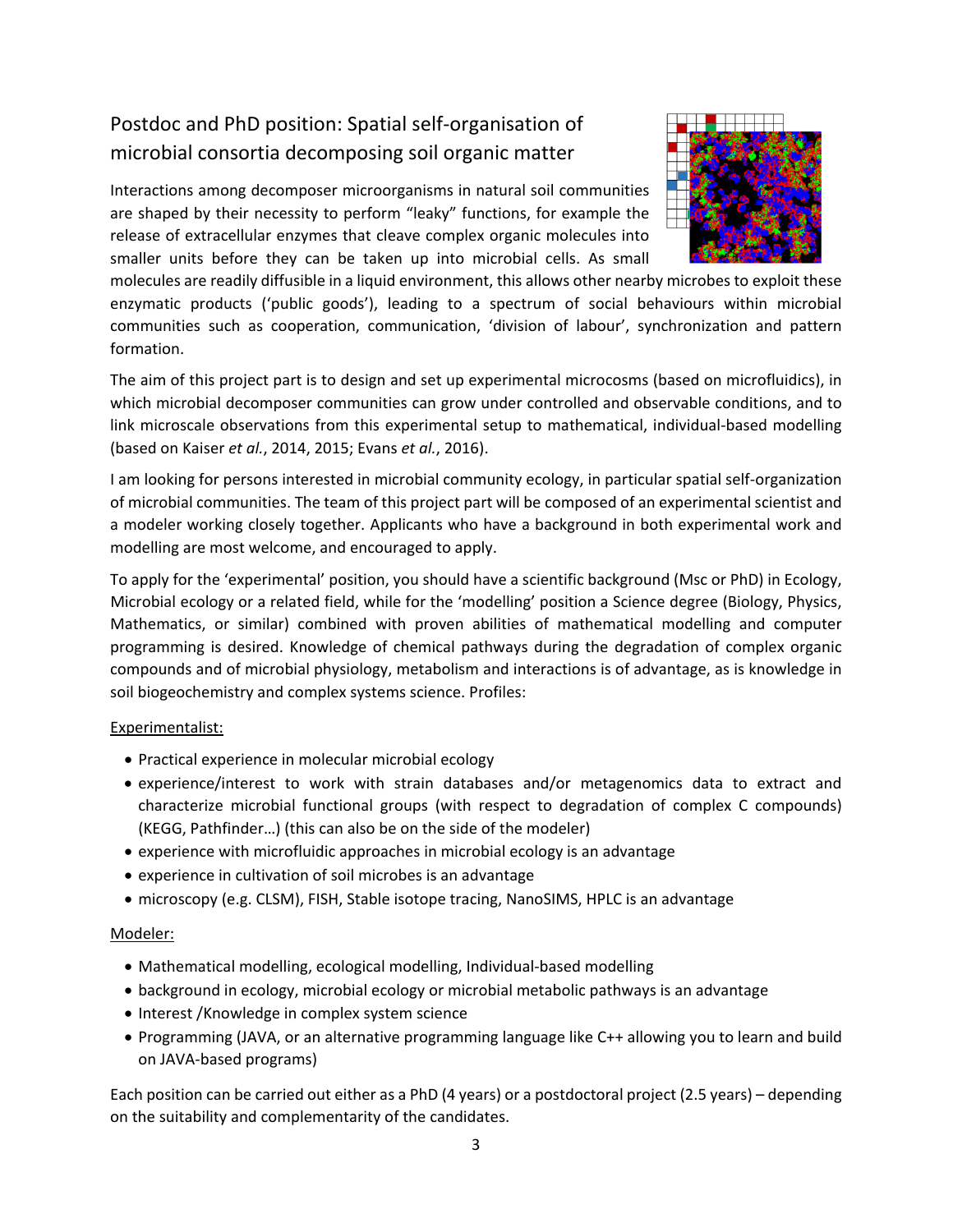## Postdoc and PhD position: Fine-scale organization of the soil microbiome across the soil's physical micro-architecture

The aim of this project part is to better understand soil organic matter turnover by understanding the fine-scale organization of the soil microbiome. This will be done by combining methods from soil microbiology and complex systems sciences.



From a microbial perspective, soil is one of the most complex and heterogenous

environments on earth. It is organized in spatial micro-units (macro- and microaggregates) in a hierarchical way. Formation and turnover of these aggregates, which are usually from  $20 - 5000$   $\mu$ m in diameter, is driven by interactions between physicochemical processes and microbial activity. As soil microbes interact with each other only over very small 'calling' distances of a few tens of  $\mu$ m, it is likely that the soil's microarchitecture shapes the fine-scale organization of the soil microbiome.

In this project part we aim to identify microbial interaction networks across the soil's microarchitecture and link it to measured parameters of soil organic matter turnover. Towards this goal, we will refine and develop techniques to measure community composition and decomposer functions at the scale of individual aggregates. This project part will combine methods from soil biogeochemical research (i.e. Pyrolysis-GC-MS, stable isotopes, process rates measurements,..), soil microbial ecology (16S rRNA gene amplicon sequencing, metagenomics), with mathematical approaches, theoretical ecology and complex system science to get a better understanding of the intrinsic and extrinsic factors driving the organization of the soil microbiome across scales, and its consequences for soil organic matter turnover.

I am looking for interdisciplinary-thinking scientists interested in combining knowledge of different fields to develop new approaches and ideas to better understand the soil from a soil 'systems' perspective. You should have a background in soil microbial ecology, soil biogeochemistry, and/or mathematics, physics or complex systems science, and need to have good communication skills to favor cross-discipline discussions.

There are two positions available, which will be selected to complement each other. To join the team you should have some of the following skills:

- Background in soil microbial ecology and/or soil biogeochemistry
- Alternatively, Background in mathematics or physics
- Interest/Background in theoretical ecology and complex systems science
- Molecular microbial ecology (16S rRNA gene amplicon sequencing, metagenomics or metatranscriptomics of soil microbial communities)
- Interest in soil microscale processes and interactions
- good command of R or another programming language
- Experience in microbial interaction (co-occurrence) network analysis is an advantage
- Knowledge/interest in Graph theory
- Soil chemical analysis (Pyrolysis-GC-MS), phospholipid fatty acids
- Soil process measurements (Respiration, enzyme activities, N mineralisation)
- Experience in using stable isotopes in soil ecology

Both positions can be carried out either as a PhD (4 years) or a postdoctoral project (2.5 years) .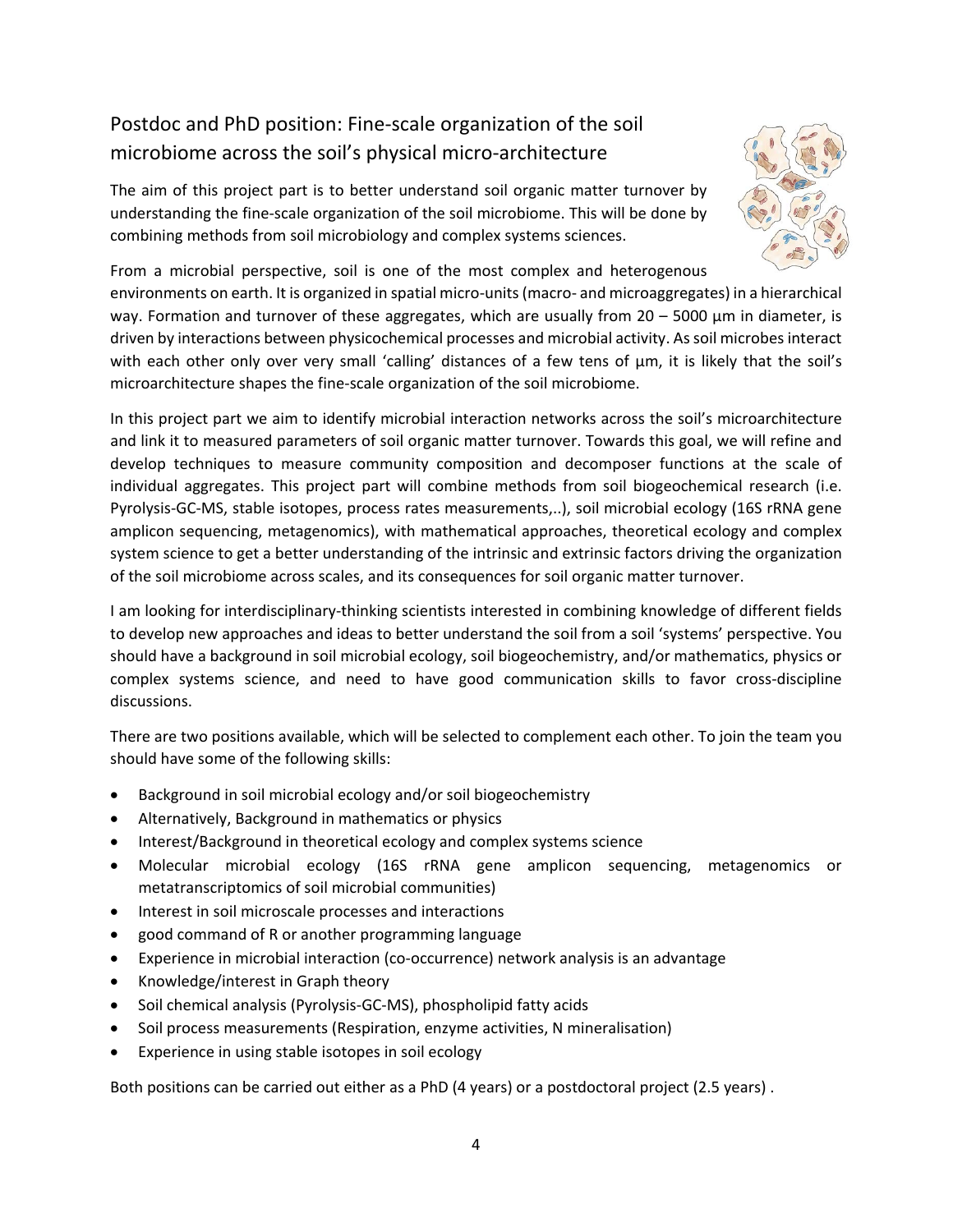PhD (or PostDoc) position: Linking aggregate pore geometry to microbial interactions and functions in soil



Micro-CT image of a soil aggregate (Bacq-Labreuil et al, Geoderma, 2018)

**Extracting network properties** 

New 3D Pore Space interaction model

Pore geometry of soil aggregates are essential for microbial dynamics as it determines i) habitability, ii) accessibility of substrates to microbes and iii) accessibility of microbes for predators. Geometric properties of the pore network, such as connectivity and fragmentation, greatly influence potential microbial interactions. At a high fragmentation (i.e. islands of reasonable habitats separated by long distance connections with limited resource access), for example, species with a small range of dispersal will have access only to a small fraction of the network while species with a long range of dispersal, such as fungi can percolate through the network.

In this project part I am looking for a motivated PhD student or a postdoctoral researcher, who is interested in soil microscale interactions, ecology, graph theory and complex systems science.

The successful candidate will extract geometric properties and pore size distribution data from 3D micro-CT images of soil aggregates. This data will be used to generate 'model pore network landscapes' reflecting characteristic geometric properties of pore networks of certain aggregate types, in a refined (i.e. 3D) version of an existing individual-based microbial community model (Kaiser *et al.*, 2014, 2015; Evans *et al.*, 2016). The resulting model will be – together with measured parameters - used to investigate how certain spatial structures and pore geometric properties affect microbial interactions and, in turn, soil organic matter decomposition. Percolation-, graph theory and other mathematical approaches will be used to analyse results.

The successful candidate should have the following skills:

- Background in soil microbial ecology or soil science
- Alternatively, a background in mathematics, physics, informatics or complex systems science
- Programming skills (ideally JAVA, other programming languages also ok)
- Good command of R
- Experience with image processing/image processing software is an advantage

He or she will work closely together with the rest of the project team.